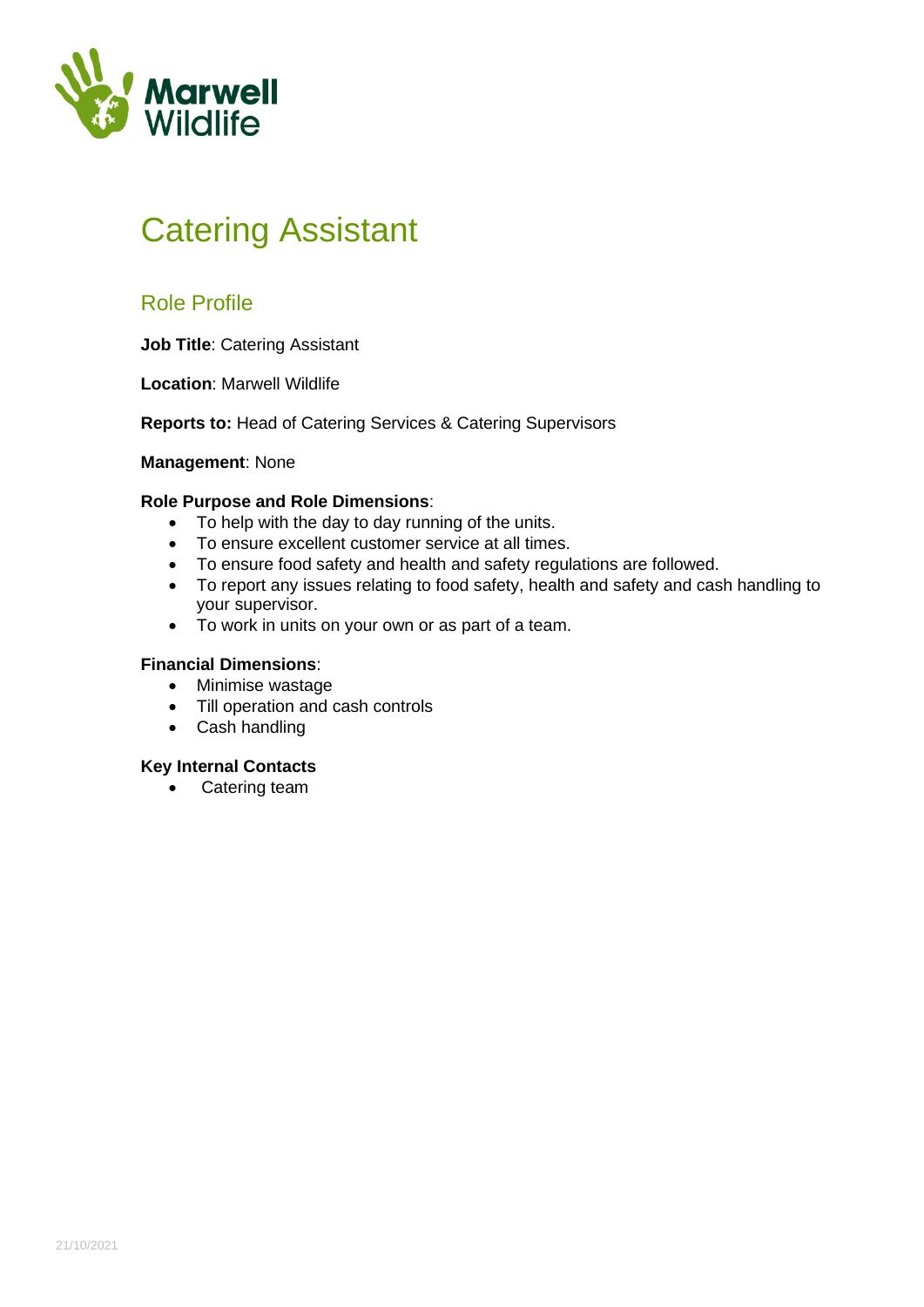

## The Role

- To ensure food is served to the guest in a timely fashion and as per departmental standards.
- To ensure food service areas are kept clean and tidy at all times.
- To ensure excellent levels of customer care are maintained at all times.
- To ensure tables are cleared in a timely fashion.
- To ensure areas are kept stocked up at all times in conjunction with the Supervisor.
- To ensure that tables and chairs are maintained to a high standard during service times.
- To ensure correct cash handling procedures.
- To report any discrepancies to your supervisor.
- To ensure your uniform meets the required standard
- To maintain a professional standard of time keeping as required by the needs of the business.
- To maintain a professional appearance at all times in conjunction with grooming guidelines.
- To abide by all existing Health and Safety Regulations.
- To abide by all existing Hygiene and Food Safety Regulations
- To ensure all equipment within your use is kept in good working order and is well maintained and returned safely after use.
- To undertake any other duty deemed reasonable as required by your supervisor / manager.
- Identify with and contribute to Marwell Wildlife Brand Values, mission and charitable objectives
- Adhere to health and safety policy and procedures, identify hazards and undertake appropriate risk assessments as required
- To be fully aware of all facilities, exhibits and special events that are ongoing or taking place within Marwell Wildlife.
- To be aware of the aims and objectives of Marwell Wildlife.